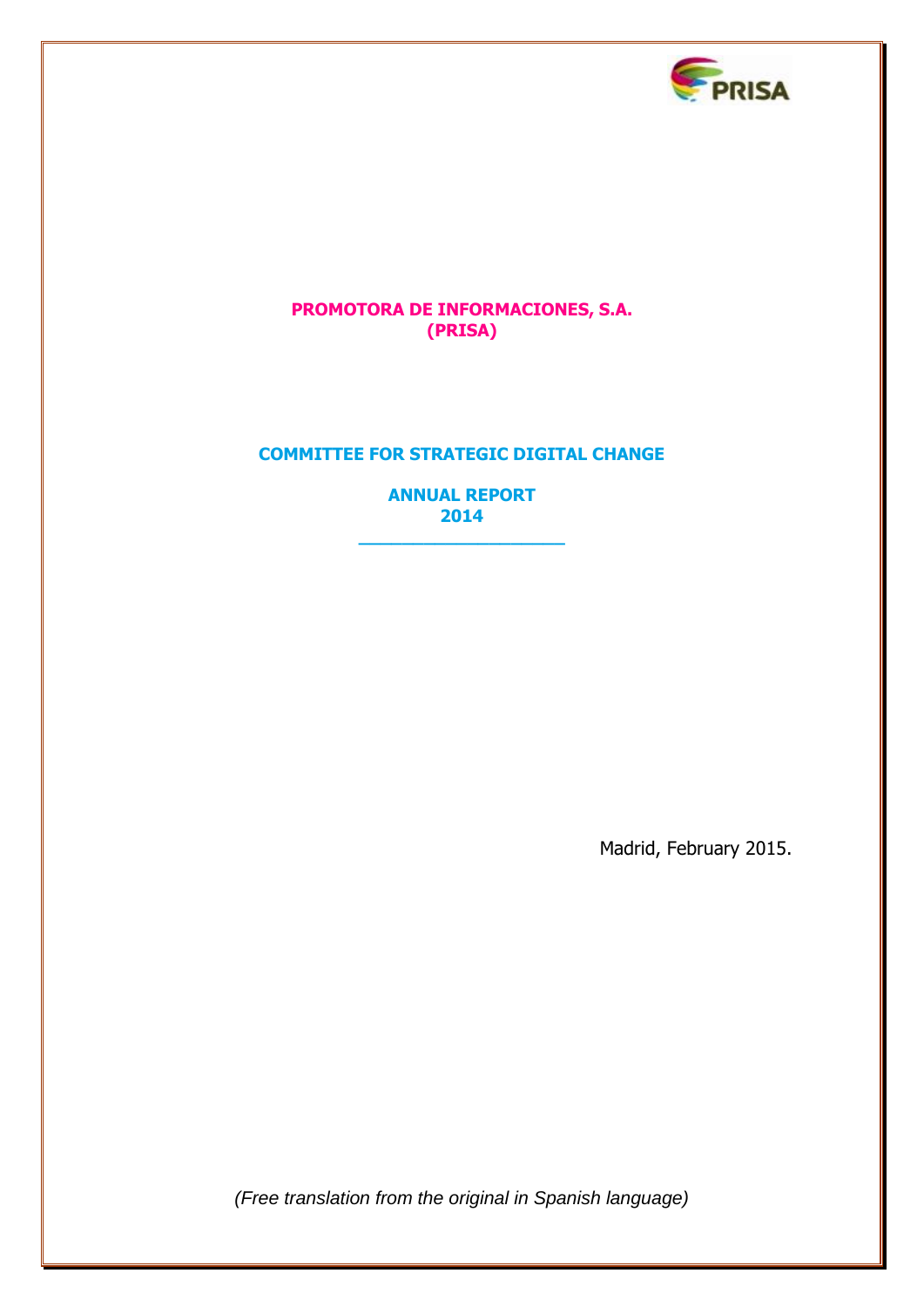#### **COMMITTEE FOR STRATEGIC DIGITAL CHANGE ANNUAL REPORT**

### **2014**

# **I.- INTRODUCTION**

The Committee for Transformation Digital Change (hereinafter, the Committee) of PROMOTORA DE INFORMACIONES, S.A. (hereinafter, PRISA, the Company or the PRISA GROUP when it refers to the Consolidated Group) was established in October 2014 by a resolution of the Board of Directors of PRISA, with a favourable report from the Appointments and Remuneration Committee and the Corporate Governance Committee.

The Committee was established in response to the need to transform the PRISA Group and adapt it to the digital reality of its environment.

The Committee issues this report to enable the Board of Directors to make available to shareholders information concerning the Committee's operations and activities during the 2014 financial year.

The Committee is not regulated by the internal rules of the Company, but it has been ascribed a set of basic powers which are identified in section III below.

### **II.- COMPOSITION**

The Committee must be composed by Directors of the Company and its composition on the date of this Report is as follows:

Chairman: Mr. John Paton – External Independent Director

Members:

Mr. Juan Luis Cebrián Echarri.- Executive Director

Mr. Jose Luis Sainz Diaz.- Executive Director

Mr. Juan Arena de la Mora – External Independent Director

The Committee's secretary is the Deputy Secretary of the Board of Directors, Mr Xavier Pujol Tobeña.

### **III. ACTIVITIES OF THE COMMITTEE IN 2014**

The Committee has the following competencies:

i. Being apprised of, promoting, guiding and supervising the actions of the Company regarding digital transformation and reporting thereon to the Board of Directors.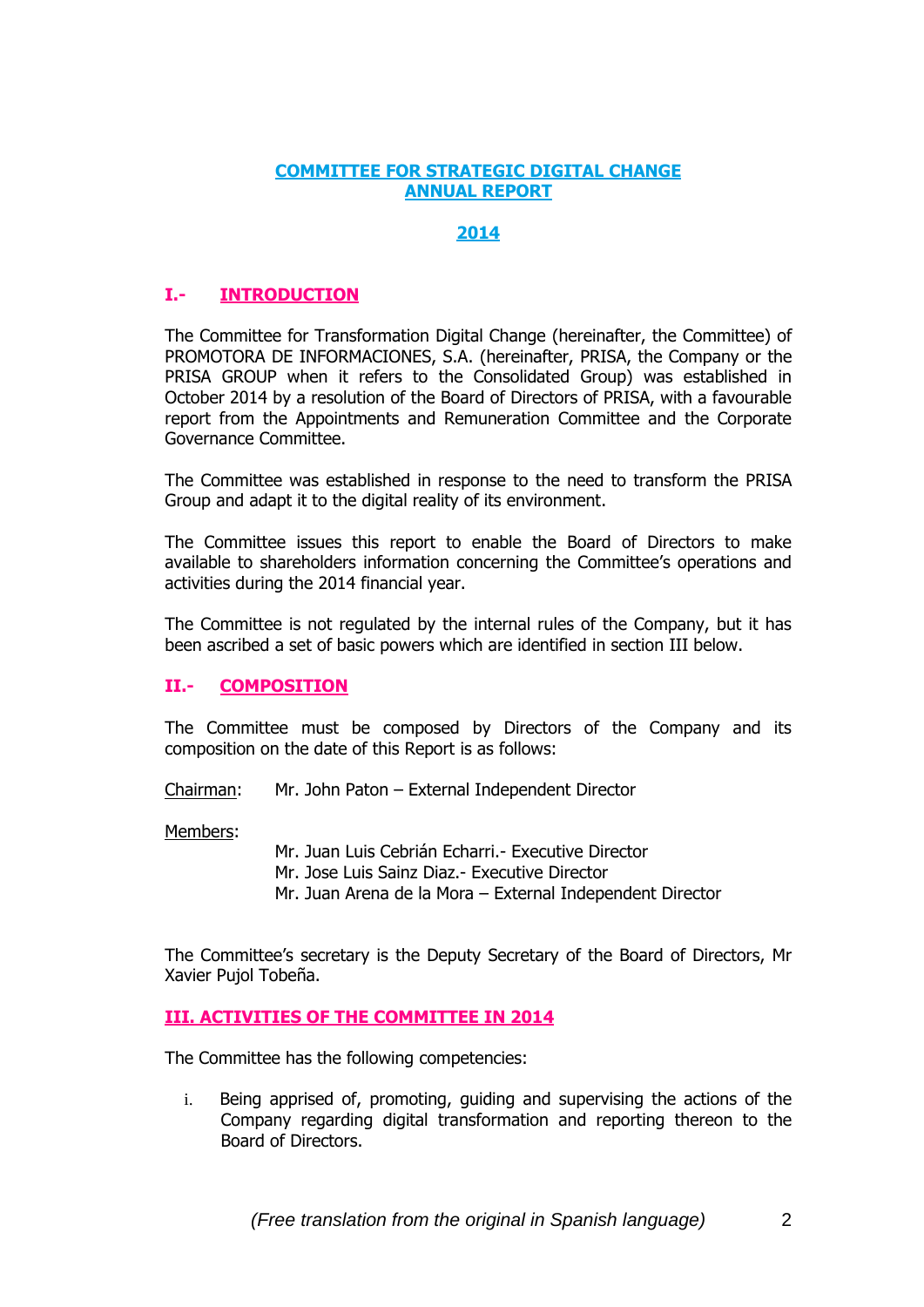- ii. Proposing a coordinated strategy for digital transformation of the Company and its various Business Units, and for evaluation of its impact on present or future business.
- iii. Advising the Board of Directors in the preparation of a Strategic Plan for digital transformation and supervising implementation of that Strategic Plan.
- iv. Periodically reviewing the Strategic Plan for digital transformation and proposing amendment and updating thereof to the Board of Directors.
- v. Seeing to achievement of the milestones fixed in the Strategic Plan for digital transformation and evaluating implementation thereof by the Company and its business units.
- vi. Advising the Board of Directors regarding any digital initiatives existing in the market that may be beneficial for the Company.
- vii. Evaluating the business opportunities and initiatives presented to the Company in the digital and technological transformation area.
- viii. Evaluating, analysing and reporting to the Board of Directors on investment transactions in the digital transformation area.
- ix. Analysing the various measurement and observation tools launched at the national and international level regarding digital transformation and providing recommendations for improvement of the positioning of the Company and its group of companies.
- x. Annually approving a report on the functioning of the Committee and proposing publication thereof to the Board of Directors, upon the holding of the General Shareholders Meeting.

The Committee will meet periodically based on needs and whenever the Board of Directors of the Company or the Delegated Commission requests that it issue a report or approve proposals on matters within the scope of the Committee's responsibilities, and whenever the Committee Chairman deems appropriate for the proper discharge of the Committee's duties.

During 2014 the Committee has met on two occasions, since its constitution in October.

The following are the issues discussed during 2014 in subject areas pertaining to this Committee:

i) The digital projects on which the business units are working have been analysed at national and international level;

ii) The resources and culture to undertake the digital transformation of the businesses have been assessed; and